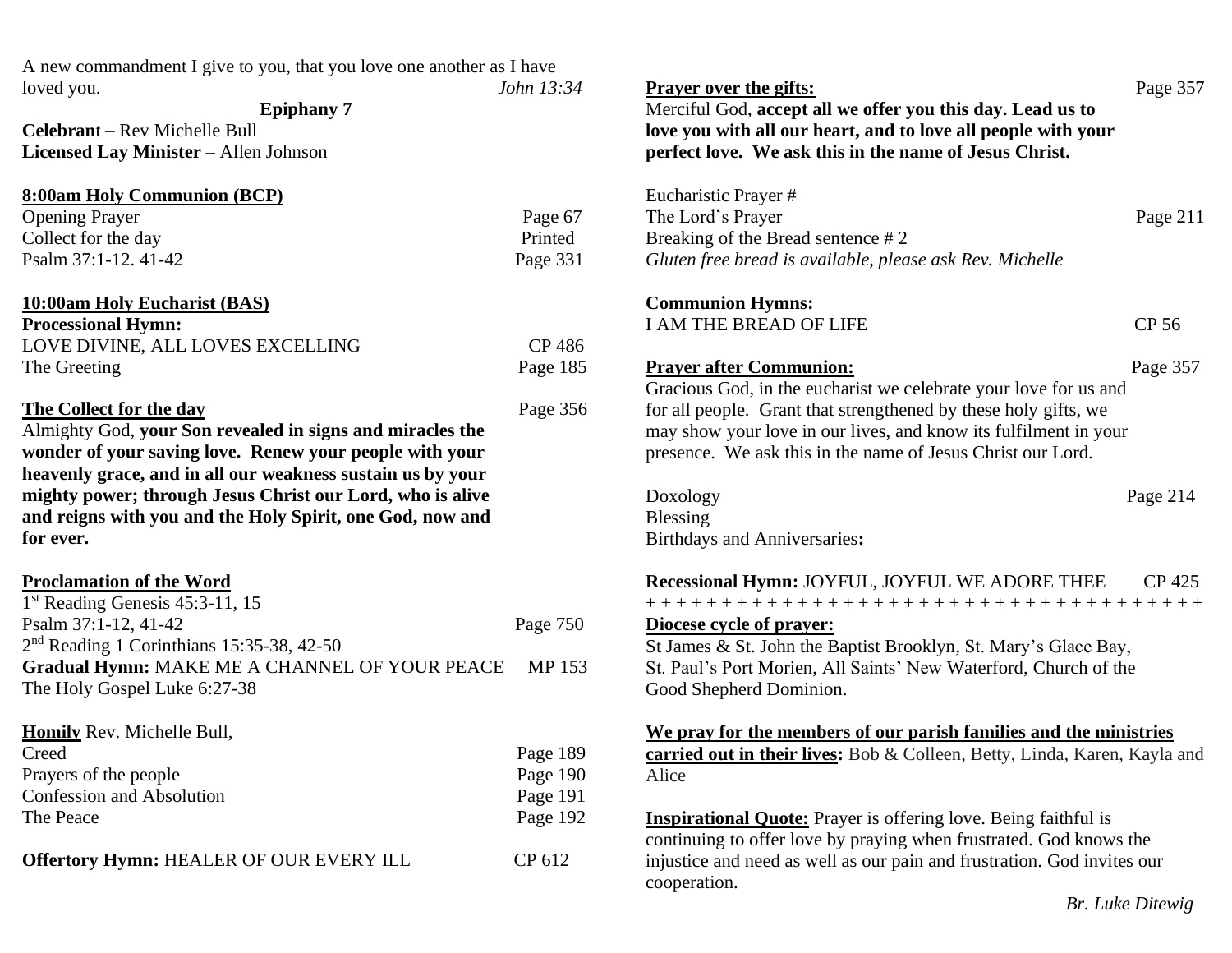## **Readings for next Sunday Feb 27**

1 st Reading Exodus 34:29-35 Psalm 99 2 nd Reading, 2 Corinthians 3:12-4:2 The Holy Gospel Luke 9:28-36

## **This week in our parish**

| Sunday Feb 20     | 8:00am Holy Communion              |
|-------------------|------------------------------------|
|                   | 10:00 Holy Eucharist               |
|                   | 4:30pm Worship With Pride          |
| Wednesday, Feb 23 | 10:30am Spiritual Development Team |
| Thursday, Feb. 24 | 1:00pm Prayer Group on Zoo         |
| Sunday, Feb.27    | 8:00am Holy Communion              |
|                   | 10:00am Holy Eucharist             |
|                   | 11:15am Annual General Meeting     |

## **Notices**

**Welcome Back:** to Hope Moen, who is playing the organ for us today while Rebecca is on holiday. Thanks so much, Hope.

**Annual General Meeting:** This will take place after the 10 am service next week, in the church. You may bring a bag lunch if you wish to do so. The reports are ready for you this week. If you signed up to have one, please pick one up and don't forget to bring it next week. We will not be reading the reports and so on at the meeting, so please read them ahead of time.

**Ash Wednesday** is on March 2 this year (on Wednesday!). We will have services in the morning and evening so you can begin Lent in the traditional way, with the service of penitence and the Imposition of Ashes, reminding us of our mortality. This allows us to prepare our hearts, minds and souls for Holy Week and Easter.